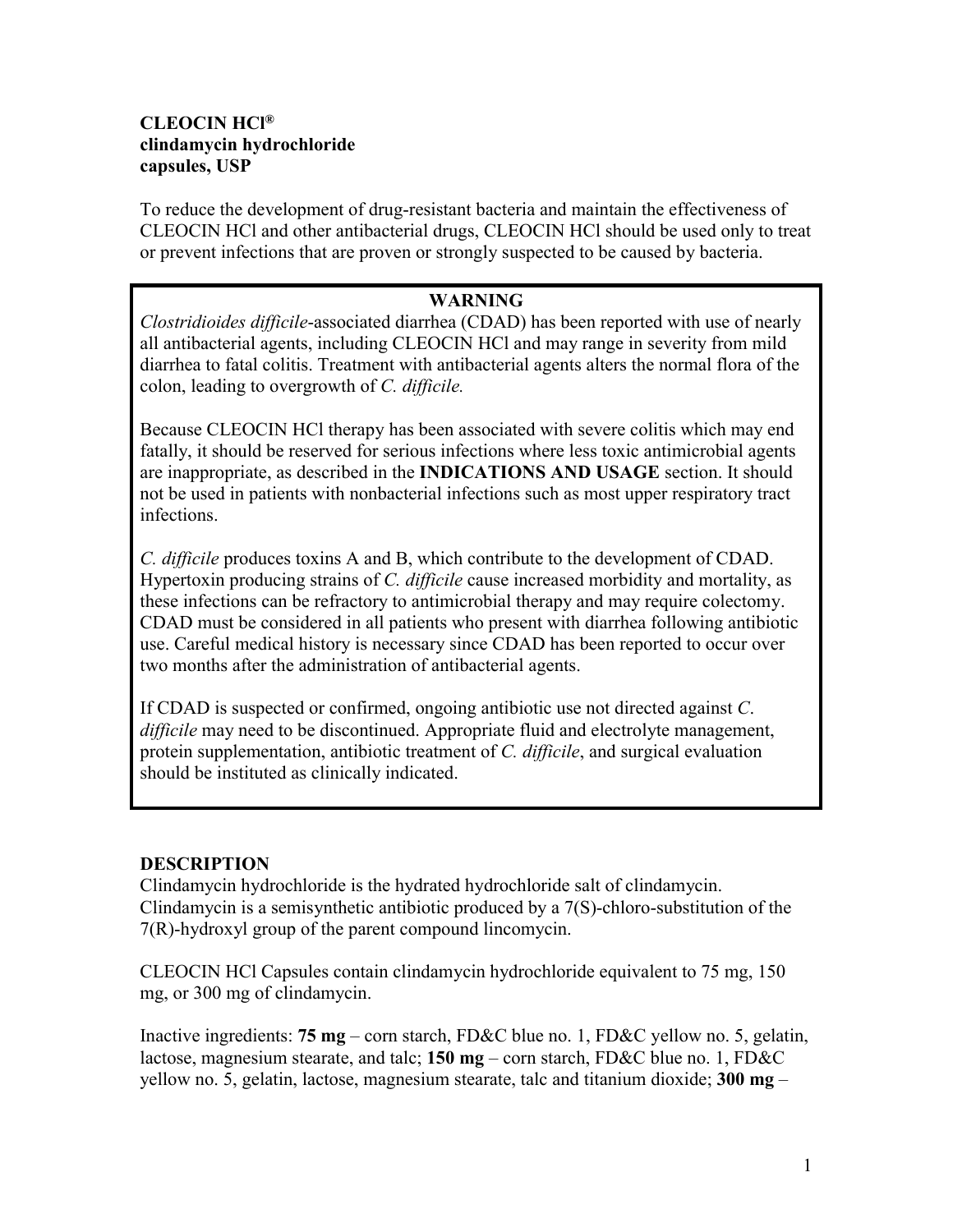corn starch, FD&C blue no. 1, gelatin, lactose, magnesium stearate, talc, and titanium dioxide.

The structural formula is represented below:



The chemical name for clindamycin hydrochloride is Methyl 7-chloro-6,7,8-trideoxy-6- (1-methyl-*trans*-4-propyl-L-2-pyrrolidinecarboxamido)-1-thio-L-*threo*-α-D-*galacto*octopyranoside monohydrochloride.

#### **CLINICAL PHARMACOLOGY**

#### **Human Pharmacology**

#### **Absorption**

Pharmacokinetic studies with a 150 mg oral dose of clindamycin hydrochloride in 24 normal adult volunteers showed that clindamycin was rapidly absorbed after oral administration. An average peak serum concentration of 2.50 mcg/mL was reached in 45 minutes; serum concentrations averaged 1.51 mcg/mL at 3 hours and 0.70 mcg/mL at 6 hours. Absorption of an oral dose is virtually complete (90%), and the concomitant administration of food does not appreciably modify the serum concentrations; serum concentrations have been uniform and predictable from person to person and dose to dose. Pharmacokinetic studies following multiple doses of CLEOCIN HCl for up to 14 days show no evidence of accumulation or altered metabolism of drug. Doses of up to 2 grams of clindamycin per day for 14 days have been well tolerated by healthy volunteers, except that the incidence of gastrointestinal side effects is greater with the higher doses.

#### **Distribution**

Concentrations of clindamycin in the serum increased linearly with increased dose. Serum concentrations exceed the MIC (minimum inhibitory concentration) for most indicated organisms for at least six hours following administration of the usually recommended doses. Clindamycin is widely distributed in body fluids and tissues (including bones). No significant concentrations of clindamycin are attained in the cerebrospinal fluid, even in the presence of inflamed meninges.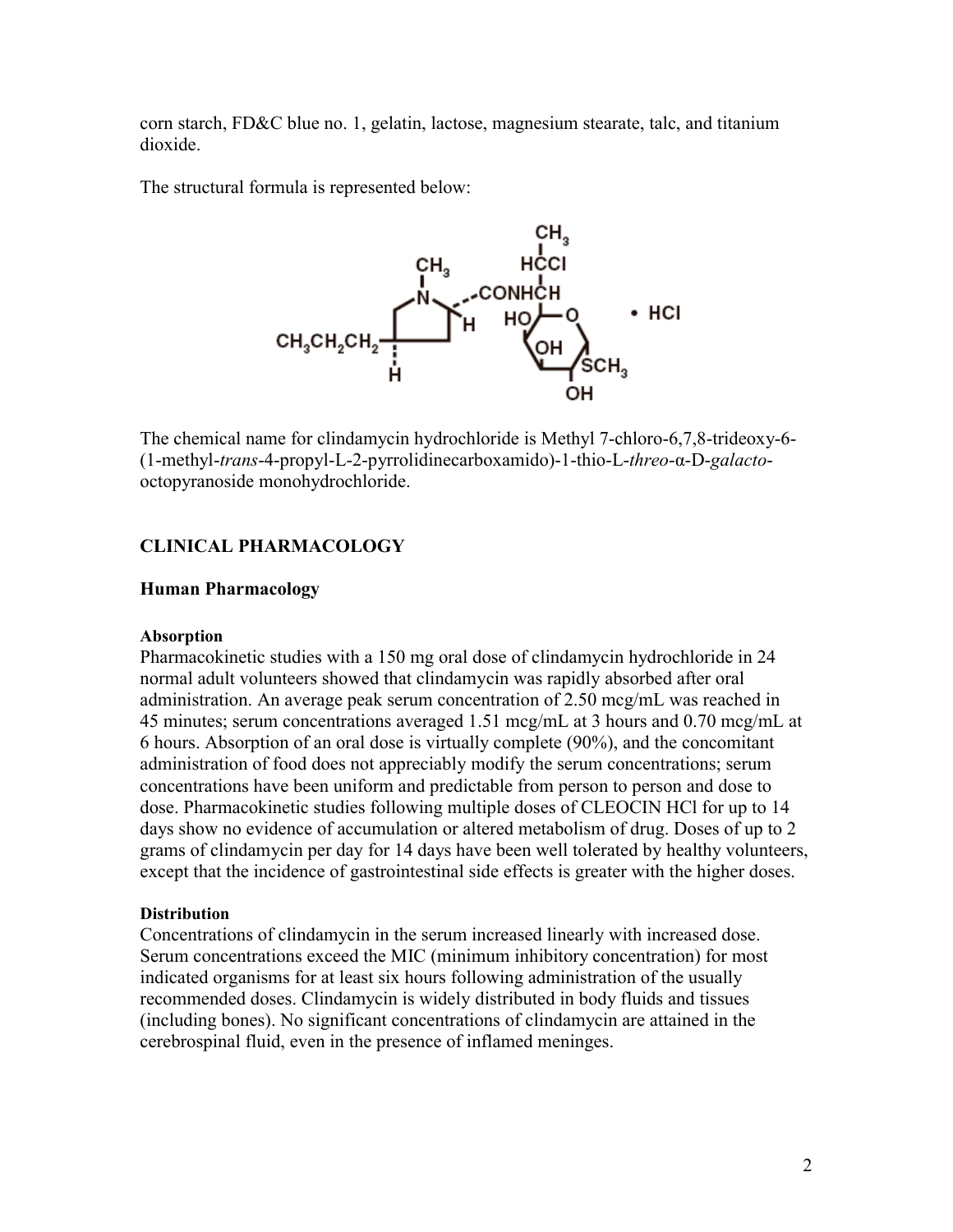## **Metabolism**

*In vitro* studies in human liver and intestinal microsomes indicated that clindamycin is predominantly metabolized by Cytochrome P450 3A4 (CYP3A4), with minor contribution from CYP3A5, to form clindamycin sulfoxide and a minor metabolite, Ndesmethylclindamycin.

## **Excretion**

The average biological half-life is 2.4 hours. Approximately 10% of the bioactivity is excreted in the urine and 3.6% in the feces; the remainder is excreted as bioinactive metabolites.

## **Specific Populations**

## *Patients with Renal/Hepatic Impairment*

The elimination half-life of clindamycin is increased slightly in patients with markedly reduced renal or hepatic function. Hemodialysis and peritoneal dialysis are not effective in removing clindamycin from the serum. Dosage schedules do not need to be modified in patients with renal disease.

## *Geriatric Patients*

Pharmacokinetic studies in elderly volunteers (61–79 years) and younger adults (18– 39 years) indicate that age alone does not alter clindamycin pharmacokinetics (clearance, elimination half-life, volume of distribution, and area under the serum concentration-time curve) after IV administration of clindamycin phosphate. After oral administration of clindamycin hydrochloride, the average elimination half-life is increased to approximately 4.0 hours (range 3.4–5.1 h) in the elderly compared to 3.2 hours (range 2.1  $-4.2$  h) in younger adults. The extent of absorption, however, is not different between age groups and no dosage alteration is necessary for the elderly with normal hepatic function and normal (age-adjusted) renal function<sup>1</sup>.

## *Obese Pediatric Patients Aged 2 to Less than 18 Years and Obese Adults Aged 18 to 20 Years*

An analysis of pharmacokinetic data in obese pediatric patients aged 2 to less than 18 years and obese adults aged 18 to 20 years demonstrated that clindamycin clearance and volume of distribution, normalized by total body weight, are comparable regardless of obesity.

## **Microbiology**

## Mechanism of Action

Clindamycin inhibits bacterial protein synthesis by binding to the 23S RNA of the 50S subunit of the ribosome. Clindamycin is bacteriostatic.

## Resistance

Resistance to clindamycin is most often caused by modification of specific bases of the 23S ribosomal RNA. Cross-resistance between clindamycin and lincomycin is complete. Because the binding sites for these antibacterial drugs overlap, cross-resistance is sometimes observed among lincosamides, macrolides and streptogramin B.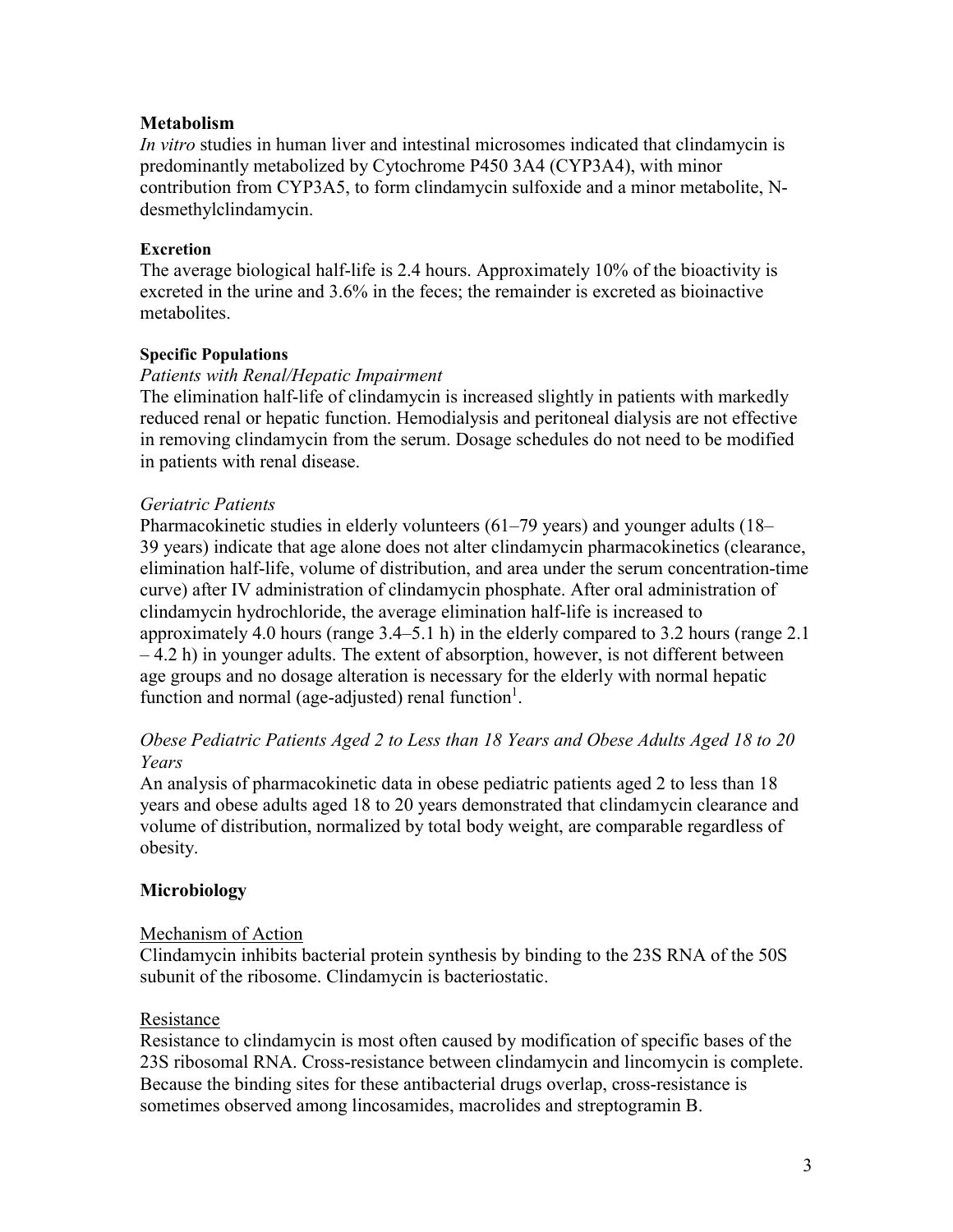Macrolide-inducible resistance to clindamycin occurs in some isolates of macrolide-resistant bacteria. Macrolide-resistant isolates of staphylococci and beta-hemolytic streptococci should be screened for induction of clindamycin resistance using the D-zone test.

#### Antimicrobial Activity

Clindamycin has been shown to be active against most of the isolates of the following microorganisms, both *in vitro* and in clinical infections *[see Indications and Usage (1)]*:

#### **Gram-positive bacteria**

*Staphylococcus aureus* (methicillin-susceptible strains) *Streptococcus pneumoniae* (penicillin-susceptible strains) *Streptococcus pyogenes*

## **Anaerobic bacteria**

*Clostridium perfringens Fusobacterium necrophorum Fusobacterium nucleatum Peptostreptococcus anaerobius Prevotella melaninogenica*

The following *in vitro* data are available, but their clinical significance is unknown. At least 90 percent of the following bacteria exhibit an *in vitro* minimum inhibitory concentration (MIC) less than or equal to the susceptible breakpoint for clindamycin against isolates of a similar genus or organism group. However, the efficacy of clindamycin in treating clinical infections due to these bacteria has not been established in adequate and well-controlled clinical trials.

#### **Gram-positive bacteria**

*Staphylococcus epidermidis* (methicillin-susceptible strains) *Streptococcus agalactiae Streptococcus anginosus Streptococcus mitis Streptococcus oralis*

#### **Anaerobic bacteria**

*Actinomyces israelii Clostridium clostridioforme Eggerthella lenta Finegoldia (Peptostreptococcus) magna Micromonas (Peptostreptococcus) micros Prevotella bivia Prevotella intermedia Cutibacterium acnes*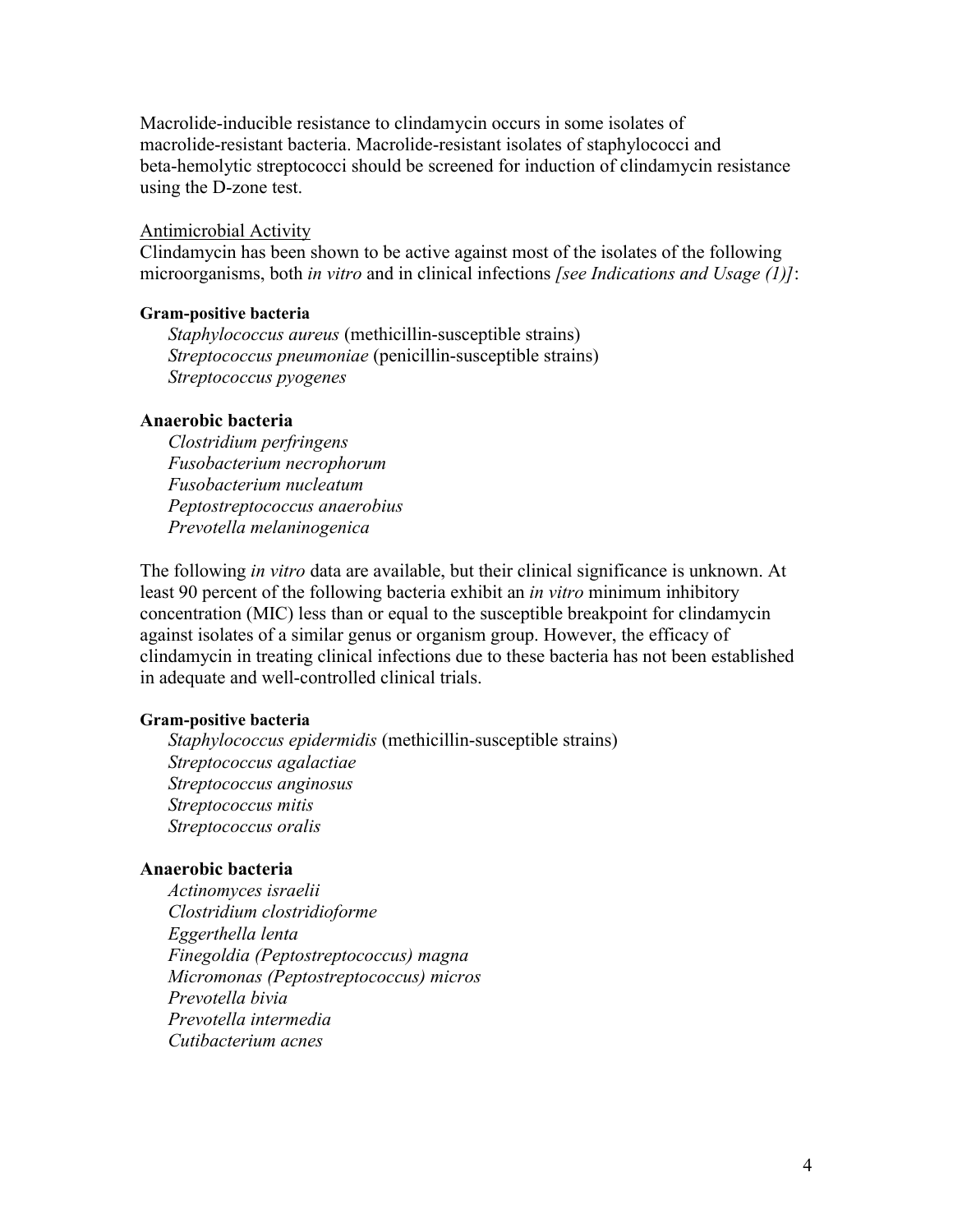## Susceptibility Testing

For specific information regarding susceptibility test interpretive criteria and associated test methods and quality control standards recognized by FDA for this drug, please see: <https://www.fda.gov/STIC>.

## **INDICATIONS AND USAGE**

Clindamycin is indicated in the treatment of serious infections caused by susceptible anaerobic bacteria.

Clindamycin is also indicated in the treatment of serious infections due to susceptible strains of streptococci, pneumococci, and staphylococci. Its use should be reserved for penicillin-allergic patients or other patients for whom, in the judgment of the physician, a penicillin is inappropriate. Because of the risk of colitis, as described in the **BOXED**  WARNING, before selecting clindamycin, the physician should consider the nature of the infection and the suitability of less toxic alternatives (e.g., erythromycin).

**Anaerobes:** Serious respiratory tract infections such as empyema, anaerobic pneumonitis, and lung abscess; serious skin and soft tissue infections; septicemia; intraabdominal infections such as peritonitis and intra-abdominal abscess (typically resulting from anaerobic organisms resident in the normal gastrointestinal tract); infections of the female pelvis and genital tract such as endometritis, nongonococcal tubo-ovarian abscess, pelvic cellulitis, and postsurgical vaginal cuff infection.

**Streptococci:** Serious respiratory tract infections; serious skin and soft tissue infections.

**Staphylococci:** Serious respiratory tract infections; serious skin and soft tissue infections.

**Pneumococci:** Serious respiratory tract infections.

Bacteriologic studies should be performed to determine the causative organisms and their susceptibility to clindamycin.

To reduce the development of drug-resistant bacteria and maintain the effectiveness of CLEOCIN HCl and other antibacterial drugs, CLEOCIN HCl should be used only to treat or prevent infections that are proven or strongly suspected to be caused by susceptible bacteria. When culture and susceptibility information are available, they should be considered in selecting or modifying antibacterial therapy. In the absence of such data, local epidemiology and susceptibility patterns may contribute to the empiric selection of therapy.

## **CONTRAINDICATIONS**

CLEOCIN HCl is contraindicated in individuals with a history of hypersensitivity to preparations containing clindamycin or lincomycin.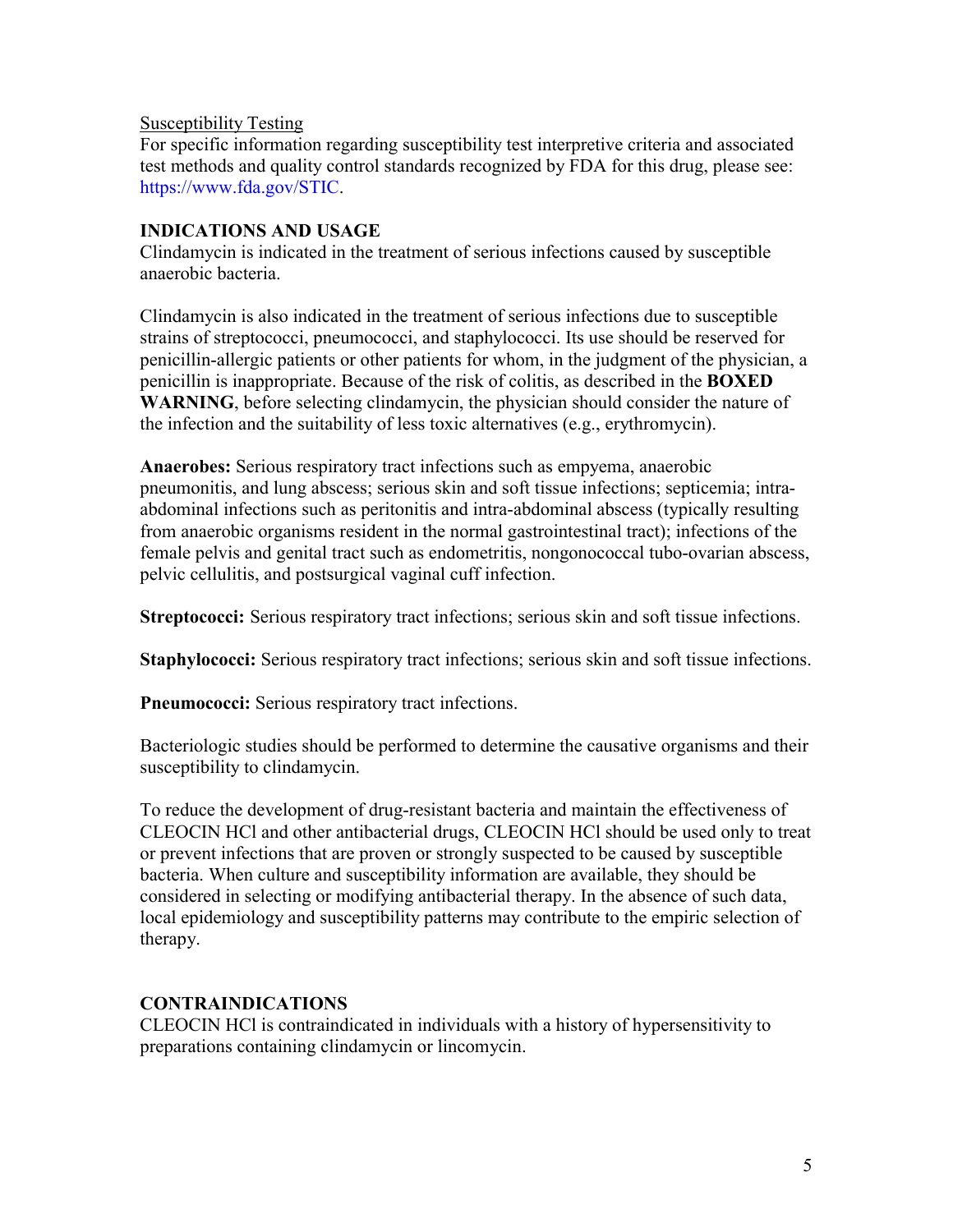## **WARNINGS** See **BOXED WARNING**

## *Clostridioides difficile-***Associated Diarrhea**

*Clostridioides difficile*-associated diarrhea (CDAD) has been reported with use of nearly all antibacterial agents, including CLEOCIN HCl, and may range in severity from mild diarrhea to fatal colitis. Treatment with antibacterial agents alters the normal flora of the colon, leading to overgrowth of *C. difficile*.

*C. difficile* produces toxins A and B, which contribute to the development of CDAD. Hypertoxin producing strains of *C. difficile* cause increased morbidity and mortality, as these infections can be refractory to antimicrobial therapy and may require colectomy. CDAD must be considered in all patients who present with diarrhea following antibiotic use. Careful medical history is necessary since CDAD has been reported to occur over two months after the administration of antibacterial agents.

If CDAD is suspected or confirmed, ongoing antibiotic use not directed against *C. difficile* may need to be discontinued. Appropriate fluid and electrolyte management, protein supplementation, antibiotic treatment of *C. difficile*, and surgical evaluation should be instituted as clinically indicated.

## **Anaphylactic and Severe Hypersensitivity Reactions**

Anaphylactic shock and anaphylactic reactions have been reported (see **ADVERSE REACTIONS**).

Severe hypersensitivity reactions, including severe skin reactions such as toxic epidermal necrolysis (TEN), drug reaction with eosinophilia and systemic symptoms (DRESS), and Stevens-Johnson syndrome (SJS), some with fatal outcome, have been reported (see **ADVERSE REACTIONS**).

In case of such an anaphylactic or severe hypersensitivity reaction, discontinue treatment permanently and institute appropriate therapy.

A careful inquiry should be made concerning previous sensitivities to drugs and other allergens.

## **Nephrotoxicity**

Clindamycin is potentially nephrotoxic and cases with acute kidney injury have been reported. Consider monitoring of renal function particularly in patients with pre-existing renal dysfunction or those taking concomitant nephrotoxic drugs. In case of acute kidney injury, discontinue CLEOCIN HCl when no other etiology is identified.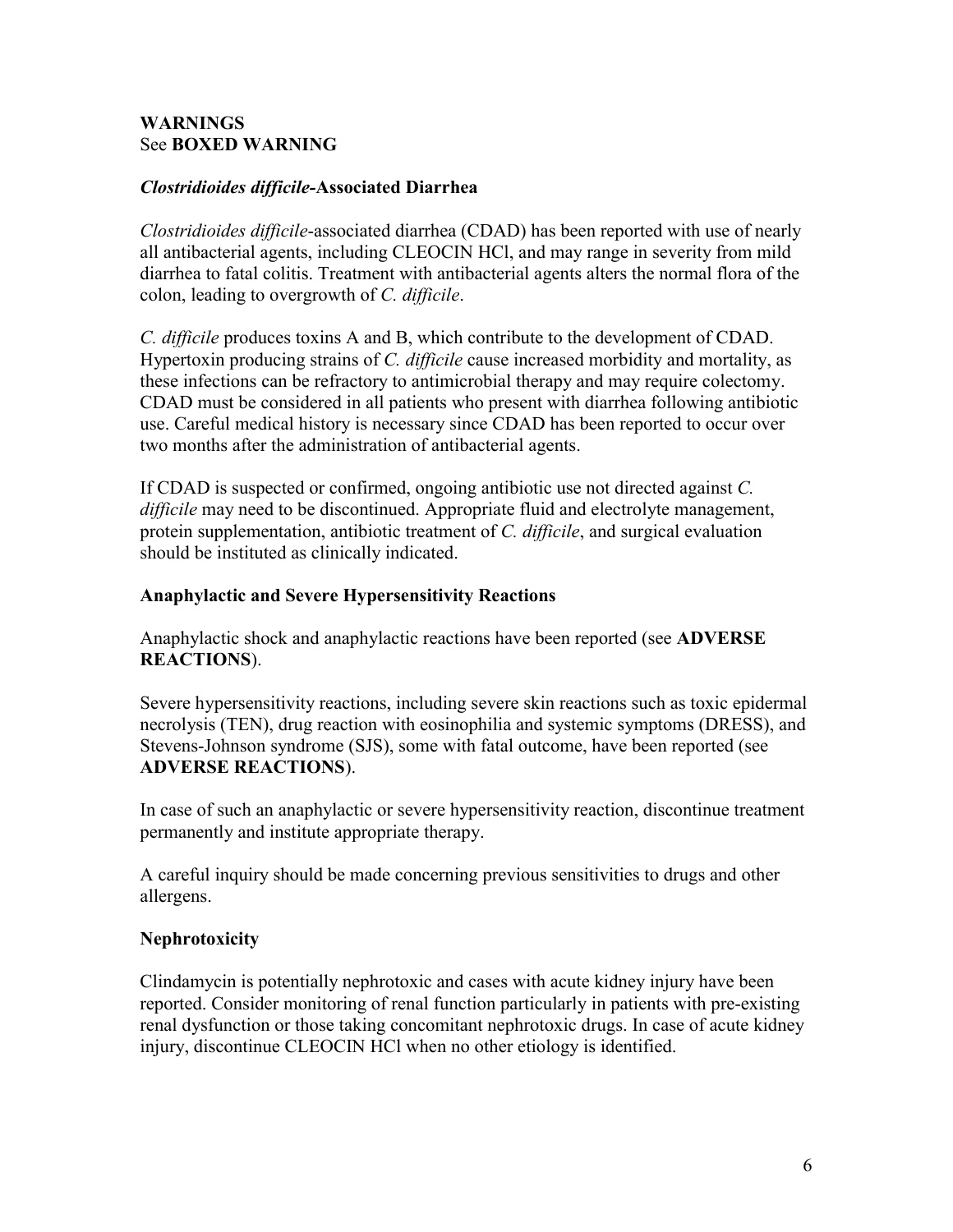**Usage in Meningitis** – Since clindamycin does not diffuse adequately into the cerebrospinal fluid, the drug should not be used in the treatment of meningitis.

# **PRECAUTIONS**

## **General**

Review of experience to date suggests that a subgroup of older patients with associated severe illness may tolerate diarrhea less well. When clindamycin is indicated in these patients, they should be carefully monitored for change in bowel frequency.

CLEOCIN HCl should be prescribed with caution in individuals with a history of gastrointestinal disease, particularly colitis.

CLEOCIN HCl should be prescribed with caution in atopic individuals.

Indicated surgical procedures should be performed in conjunction with antibiotic therapy.

The use of CLEOCIN HCl occasionally results in overgrowth of nonsusceptible organisms—particularly yeasts. Should superinfections occur, appropriate measures should be taken as indicated by the clinical situation.

Clindamycin dosage modification is not necessary in patients with renal disease. In patients with moderate to severe liver disease, prolongation of clindamycin half-life has been found. However, it was postulated from studies that when given every eight hours, accumulation should rarely occur. Therefore, dosage modification in patients with liver disease may not be necessary. However, periodic liver enzyme determinations should be made when treating patients with severe liver disease.

The 75 mg and 150 mg capsules contain FD&C yellow no. 5 (tartrazine), which may cause allergic-type reactions (including bronchial asthma) in certain susceptible individuals. Although the overall incidence of FD&C yellow no. 5 (tartrazine) sensitivity in the general population is low, it is frequently seen in patients who also have aspirin hypersensitivity.

Prescribing CLEOCIN HCl in the absence of a proven or strongly suspected bacterial infection or a prophylactic indication is unlikely to provide benefit to the patient and increases the risk of the development of drug-resistant bacteria.

## **Information for Patients**

Patients should be counseled that antibacterial drugs, including CLEOCIN HCl, should only be used to treat bacterial infections. They do not treat viral infections (e.g., the common cold). When CLEOCIN HCl is prescribed to treat a bacterial infection, patients should be told that although it is common to feel better early in the course of therapy, the medication should be taken exactly as directed. Skipping doses or not completing the full course of therapy may (1) decrease the effectiveness of the immediate treatment and (2)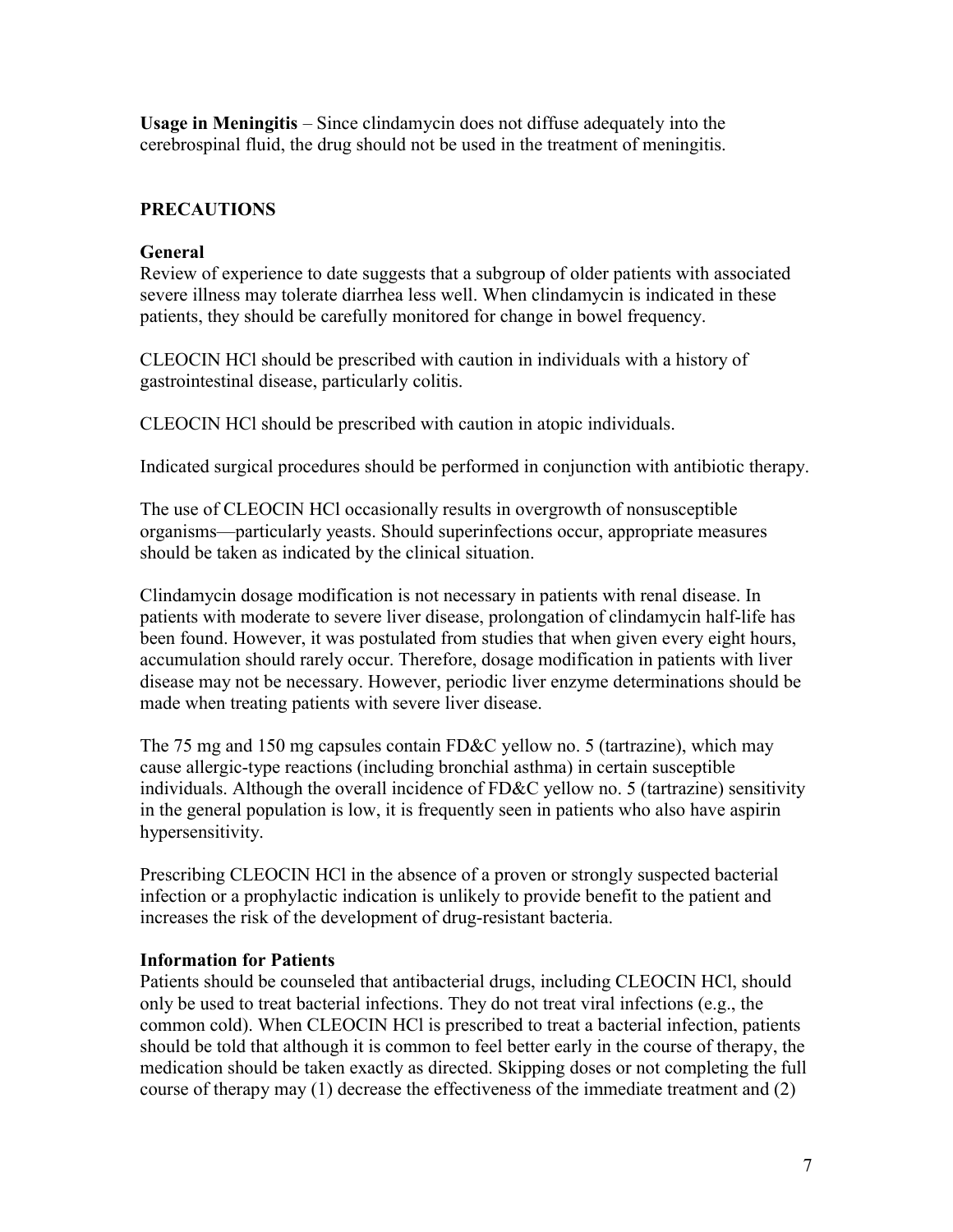increase the likelihood that bacteria will develop resistance and will not be treatable by CLEOCIN HCl or other antibacterial drugs in the future.

Diarrhea is a common problem caused by antibiotics which usually ends when the antibiotic is discontinued. Sometimes after starting treatment with antibiotics, patients can develop watery and bloody stools (with or without stomach cramps and fever) even as late as two or more months after having taken the last dose of the antibiotic. If this occurs, patients should contact their physician as soon as possible.

## **Laboratory Tests**

During prolonged therapy, periodic liver and kidney function tests and blood counts should be performed.

#### **Drug Interactions**

Clindamycin has been shown to have neuromuscular blocking properties that may enhance the action of other neuromuscular blocking agents. Therefore, it should be used with caution in patients receiving such agents.

Clindamycin is metabolized predominantly by CYP3A4, and to a lesser extent by CYP3A5, to the major metabolite clindamycin sulfoxide and minor metabolite N-desmethylclindamycin. Therefore, inhibitors of CYP3A4 and CYP3A5 may increase plasma concentrations of clindamycin and inducers of these isoenzymes may reduce plasma concentrations of clindamycin. In the presence of strong CYP3A4 inhibitors, monitor for adverse reactions. In the presence of strong CYP3A4 inducers such as rifampicin, monitor for loss of effectiveness.

*In vitro* studies indicate that clindamycin does not inhibit CYP1A2, CYP2C9, CYP2C19, CYP2E1 or CYP2D6 and only moderately inhibits CYP3A4.

## **Carcinogenesis, Mutagenesis, Impairment of Fertility**

Long-term studies in animals have not been performed with clindamycin to evaluate carcinogenic potential. Genotoxicity tests performed included a rat micronucleus test and an Ames Salmonella reversion test. Both tests were negative.

Fertility studies in rats treated orally with up to 300 mg/kg/day (approximately 1.6 times the highest recommended adult human dose based on mg/m<sup>2</sup>) revealed no effects on fertility or mating ability.

## **Pregnancy:** Teratogenic effects

In clinical trials with pregnant women, the systemic administration of clindamycin during the second and third trimesters, has not been associated with an increased frequency of congenital abnormalities.

Clindamycin should be used during the first trimester of pregnancy only if clearly needed. There are no adequate and well-controlled studies in pregnant women during the first trimester of pregnancy. Because animal reproduction studies are not always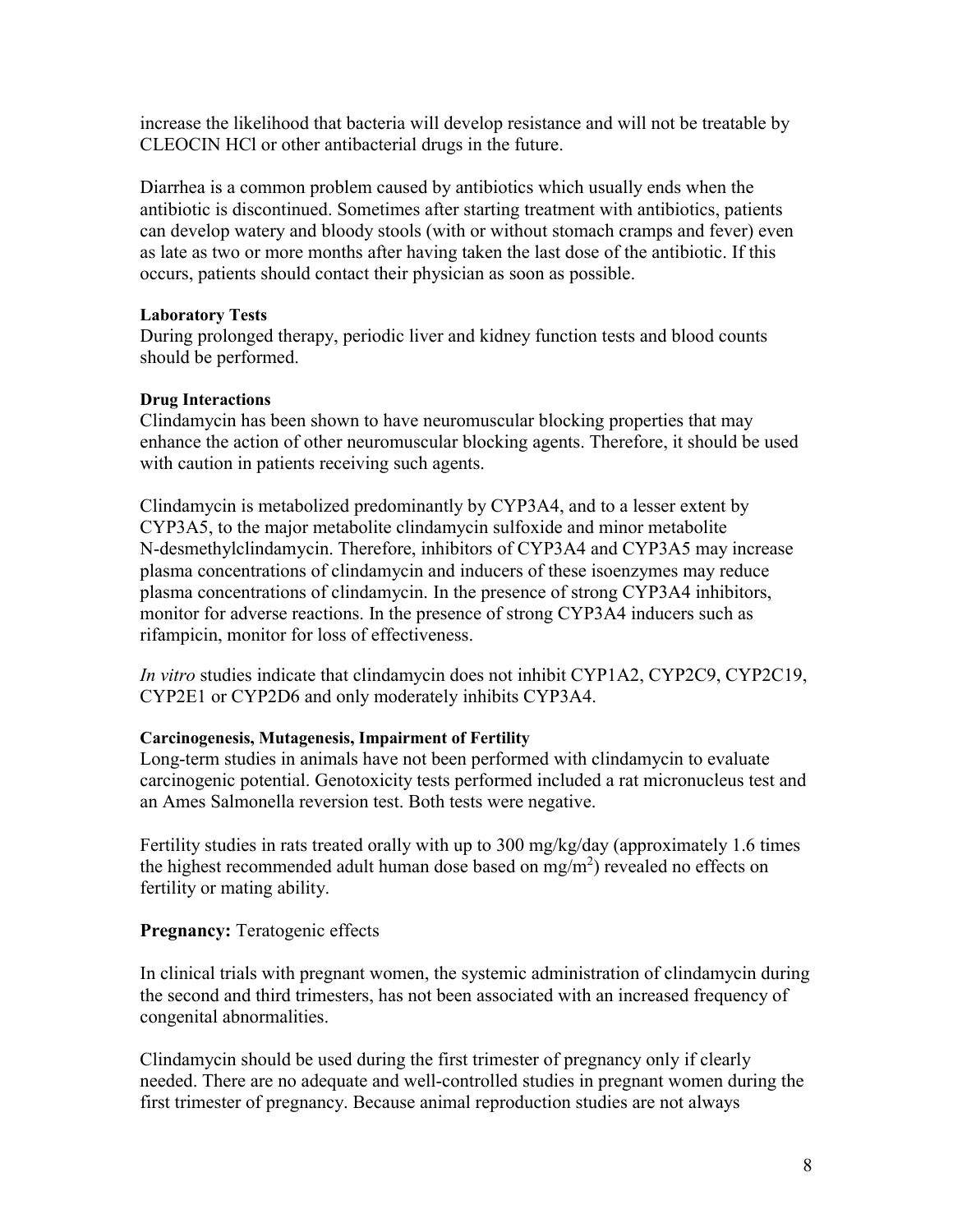predictive of the human response, this drug should be used during pregnancy only if clearly needed.

Reproduction studies performed in rats and mice using oral doses of clindamycin up to 600 mg/kg/day (3.2 and 1.6 times the highest recommended adult human dose based on mg/m<sup>2</sup>, respectively) or subcutaneous doses of clindamycin up to 250 mg/kg/day (1.3 and 0.7 times the highest recommended adult human dose based on mg/m<sup>2</sup>, respectively) revealed no evidence of teratogenicity.

## **Nursing Mothers**

Limited published data based on breast milk sampling reports that clindamycin appears in human breast milk in the range of less than 0.5 to 3.8 mcg/mL. Clindamycin has the potential to cause adverse effects on the breast-fed infant's gastrointestinal flora. If oral or intravenous clindamycin is required by a nursing mother, it is not a reason to discontinue breastfeeding, but an alternate drug may be preferred. Monitor the breast-fed infant for possible adverse effects on the gastrointestinal flora, such as diarrhea, candidiasis (thrush, diaper rash) or rarely, blood in the stool indicating possible antibiotic-associated colitis.

The developmental and health benefits of breastfeeding should be considered along with the mother's clinical need for clindamycin and any potential adverse effects on the breast-fed child from clindamycin or from the underlying maternal condition.

#### **Pediatric Use**

When CLEOCIN HCl is administered to the pediatric population (birth to 16 years), appropriate monitoring of organ system functions is desirable.

## **Geriatric Use**

Clinical studies of clindamycin did not include sufficient numbers of patients age 65 and over to determine whether they respond differently from younger patients. However, other reported clinical experience indicates that antibiotic-associated colitis and diarrhea (due to *Clostridioides difficile*) seen in association with most antibiotics occur more frequently in the elderly (>60 years) and may be more severe. These patients should be carefully monitored for the development of diarrhea.

Pharmacokinetic studies with clindamycin have shown no clinically important differences between young and elderly subjects with normal hepatic function and normal (age-adjusted) renal function after oral or intravenous administration.

## **ADVERSE REACTIONS**

The following reactions have been reported with the use of clindamycin.

## **Infections and Infestations:** *Clostridioides difficile* colitis

**Gastrointestinal:** Abdominal pain, pseudomembranous colitis, esophagitis, nausea, vomiting, and diarrhea (see **BOXED WARNING**). The onset of pseudomembranous colitis symptoms may occur during or after antibacterial treatment (see **WARNINGS**).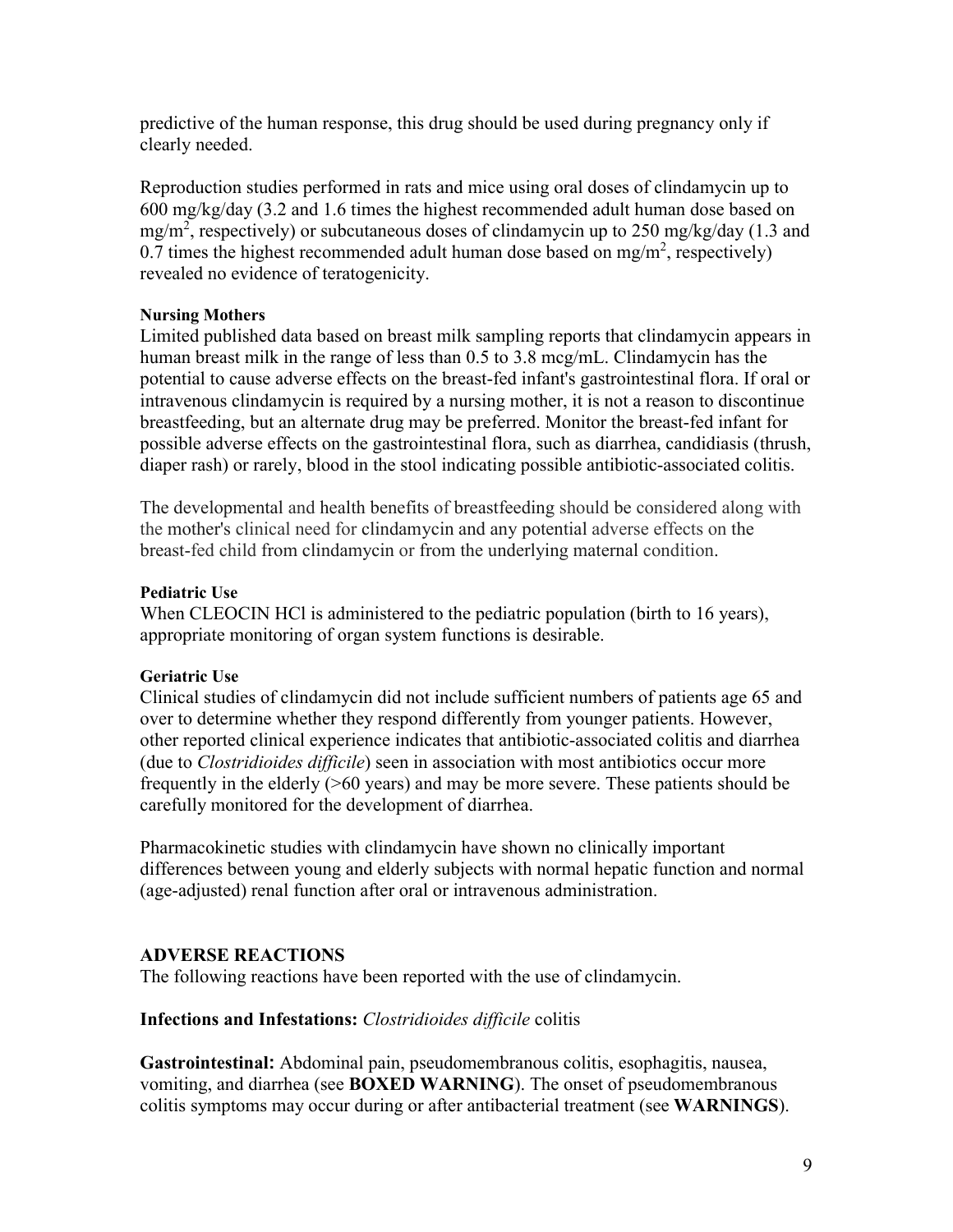Esophageal ulcer has been reported. An unpleasant or metallic taste has been reported after oral administration.

**Hypersensitivity Reactions:** Generalized mild to moderate morbilliform-like (maculopapular) skin rashes are the most frequently reported adverse reactions. Vesiculobullous rashes, as well as urticaria, have been observed during drug therapy. Severe skin reactions such as Toxic Epidermal Necrolysis, some with fatal outcome, have been reported (See **WARNINGS**). Cases of Acute Generalized Exanthematous Pustulosis (AGEP), erythema multiforme, some resembling Stevens-Johnson syndrome, anaphylactic shock, anaphylactic reaction and hypersensitivity have also been reported.

**Skin and Mucous Membranes:** Pruritus, vaginitis, angioedema and rare instances of exfoliative dermatitis have been reported. (See **Hypersensitivity Reactions**.)

**Liver:** Jaundice and abnormalities in liver function tests have been observed during clindamycin therapy.

**Renal:** Acute kidney injury (See **WARNINGS**).

**Hematopoietic:** Transient neutropenia (leukopenia) and eosinophilia have been reported. Reports of agranulocytosis and thrombocytopenia have been made. No direct etiologic relationship to concurrent clindamycin therapy could be made in any of the foregoing.

**Immune System**: Drug reaction with eosinophilia and systemic symptoms (DRESS) cases have been reported.

**Musculoskeletal:** Cases of polyarthritis have been reported.

## **OVERDOSAGE**

Significant mortality was observed in mice at an intravenous dose of 855 mg/kg and in rats at an oral or subcutaneous dose of approximately 2618 mg/kg. In the mice, convulsions and depression were observed.

Hemodialysis and peritoneal dialysis are not effective in removing clindamycin from the serum.

## **DOSAGE AND ADMINISTRATION**

If significant diarrhea occurs during therapy, this antibiotic should be discontinued (see **BOXED WARNING**).

**Adults:** *Serious infections* – 150 to 300 mg every 6 hours. *More severe infections* – 300 to 450 mg every 6 hours.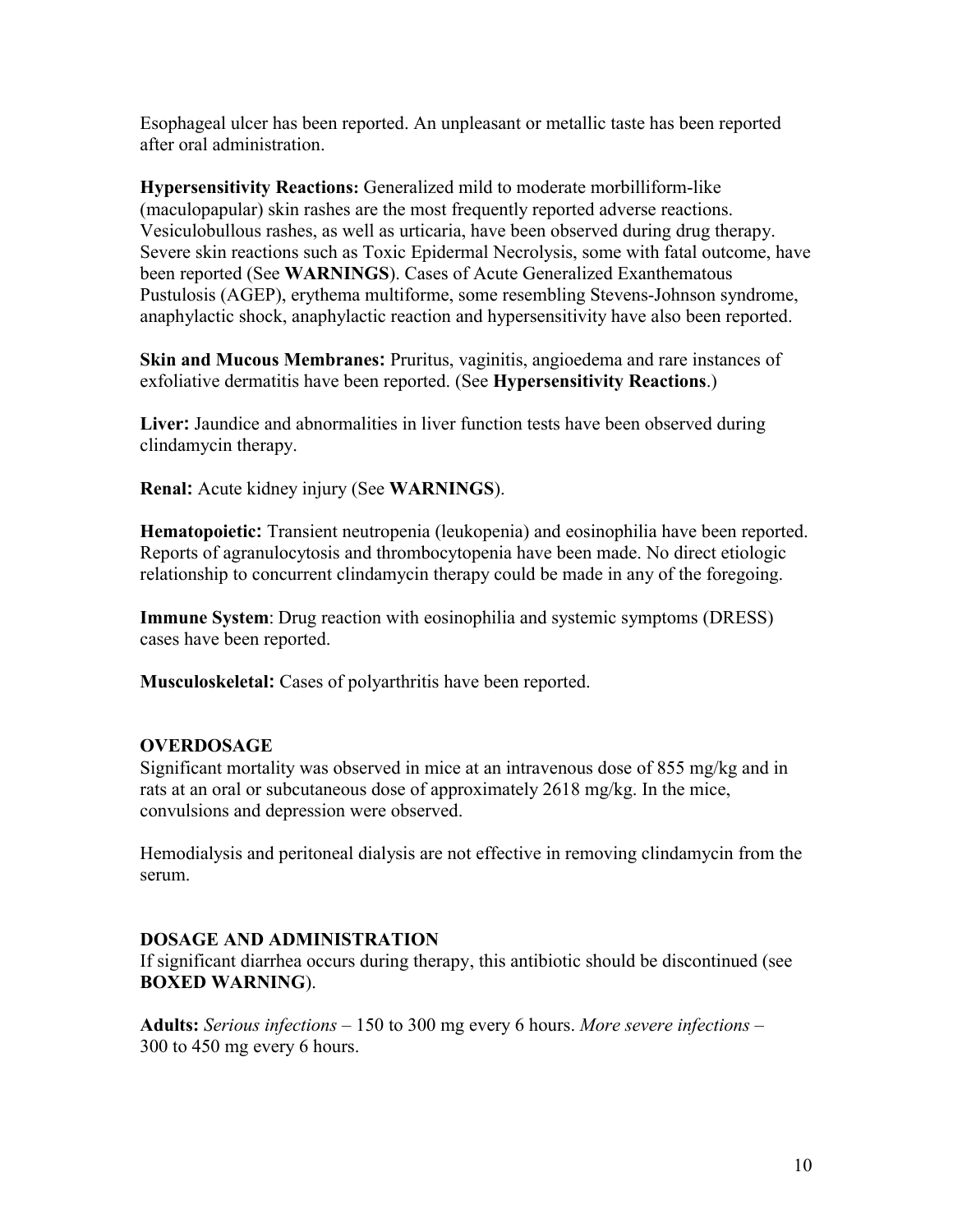**Pediatric Patients (**for children who are able to swallow capsules)**:** *Serious infections* – 8 to 16 mg/kg/day (4 to 8 mg/lb/day) divided into three or four equal doses. *More severe infections* – 16 to 20 mg/kg/day (8 to 10 mg/lb/day) divided into three or four equal doses. Clindamycin should be dosed based on total body weight regardless of obesity.

To avoid the possibility of esophageal irritation, CLEOCIN HCl Capsules should be taken with a full glass of water.

CLEOCIN HCl Capsules are not suitable for children who are unable to swallow them whole. The capsules do not provide exact mg/kg doses therefore it may be necessary to use the clindamycin palmitate oral solution in some cases.

Serious infections due to anaerobic bacteria are usually treated with CLEOCIN PHOSPHATE® Sterile Solution. However, in clinically appropriate circumstances, the physician may elect to initiate treatment or continue treatment with CLEOCIN HCl Capsules.

In cases of β-hemolytic streptococcal infections, treatment should continue for at least 10 days.

## **HOW SUPPLIED**

CLEOCIN HCl Capsules are available in the following strengths, colors and sizes:

| 75 mg Green<br>Bottles of 100                 | NDC 0009-0331-02 |
|-----------------------------------------------|------------------|
| 150 mg Light Blue and Green<br>Bottles of 100 | NDC 0009-0225-02 |
| <b>300 mg Light Blue</b><br>Bottles of 100    | NDC 0009-0395-14 |

Store at controlled room temperature 20 $\degree$  to 25 $\degree$  C (68 $\degree$  to 77 $\degree$  F) [see USP].

## **Rx only**

## **REFERENCES**

1. Smith RB, Phillips JP: Evaluation of CLEOCIN HCl and CLEOCIN Phosphate in an Aged Population. Upjohn TR 8147-82-9122-021, December 1982.

This product's labeling may have been updated. For the most recent prescribing information, please visit [www.pfizer.com.](http://www.pfizer.com/)